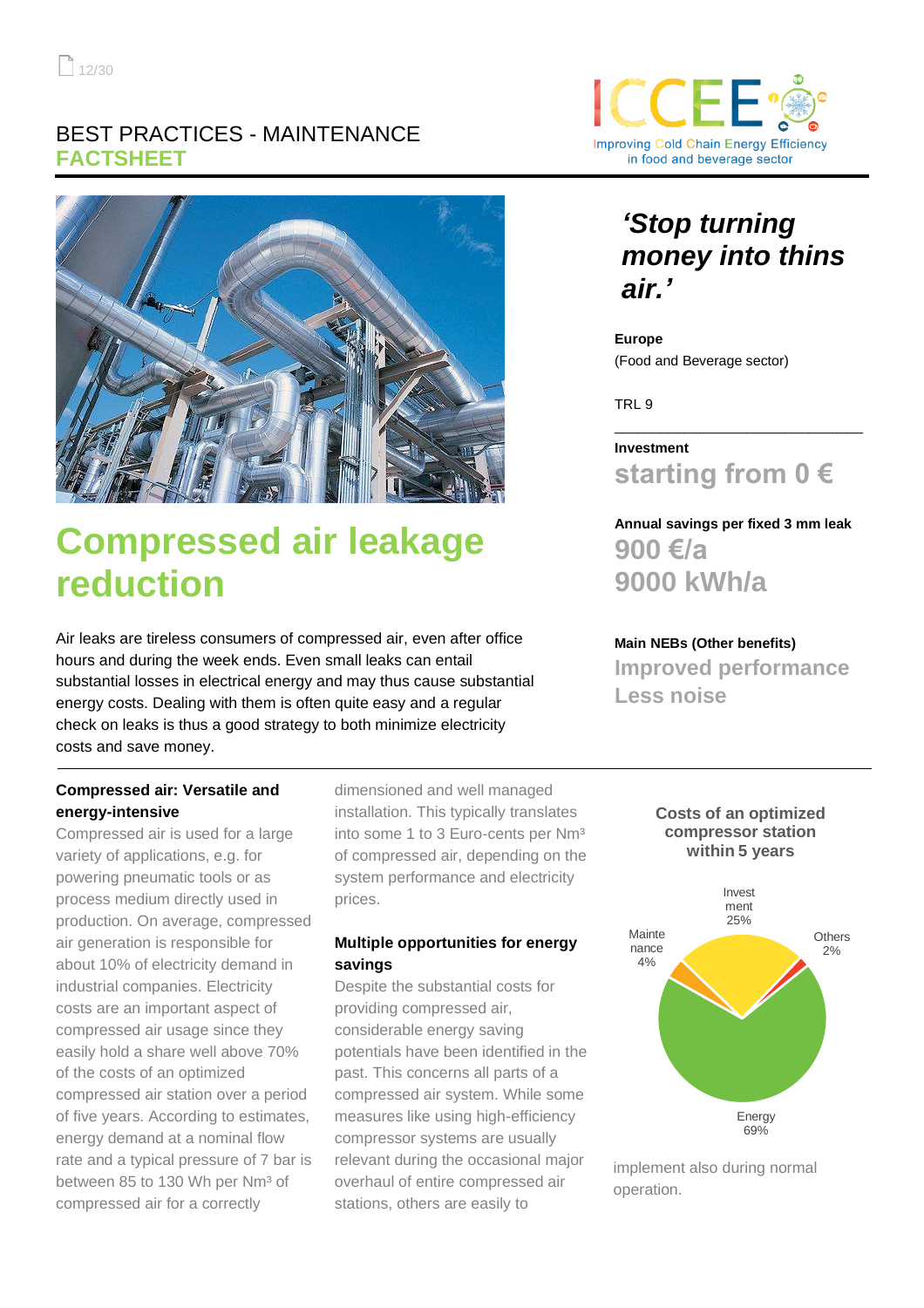## BEST PRACTICES - MAINTENANCE **FACTSHEET**



#### **Reducing air leaks to save money**

An usually easy to implement and cheap measure for normal operation is the reduction of air leaks. These have been identified as major sources of energy losses in compressed air systems. They originate from badly carried out installation work, worn equipment or a lack of sensitivity from the user, e.g. from semi-shut air valves.

*Under typical pressure conditions, a 3 mm leak, for instance, requires approximately an equivalent of 3 kW in compressor input power while a 5 mm leak already requires more than 8 kW.*

**\_\_\_\_\_\_\_\_\_\_\_\_\_\_\_\_\_\_\_\_\_\_\_\_\_\_\_\_\_**

**\_\_\_\_\_\_\_\_\_\_\_\_\_\_\_\_\_\_\_\_\_\_\_\_\_\_\_\_\_**

A particular challenge with air leaks is that they are always present in a compressed air system under pressure, even during the weekend when nobody is working. Thus, avoiding leaks can result in an average reduction of electricity demand for compressed air provision between 10 and 20% of the total energy demand of a compressed air system.

#### **Air leak occurence & detection**

Air leaks may occur in all parts of a compressed air system, from air compressor to the end-use including:

- Couplings, fittings and valves
- Pipe joints, disconnections
- Presure regulators and

| Leak     | Losses | Power |
|----------|--------|-------|
| diameter | [1/s]  | [kW]  |
| [mm]     |        |       |
|          | 1.2    | 0.3   |
| 3        | 11.1   | 3.1   |
| 5        | 31     | 8.3   |
| 10       | 123.8  | 330   |

|                                            | <b>Applicability</b> | Gains | <b>Potential</b><br>savings |
|--------------------------------------------|----------------------|-------|-----------------------------|
| Air leackage and compressors               |                      |       |                             |
| optimization options                       |                      |       |                             |
| High efficiency motors in compressor       | 25%                  | 2%    | 0.5%                        |
| Speed control for compressor               | 25%                  | 15%   | 3.8%                        |
| Upgrading of compressor                    | 30%                  | 7%    | 2.1%                        |
| Use of sophisticated control systems       | 20%                  | 12%   | 2.4%                        |
| Recovering waste heat for other use        | 20%                  | 20%   | 4.0%                        |
| Improved cooling, drying and filtering     | 10%                  | 5%    | 0.5%                        |
| Overall system design incl. multi-pressure | 50%                  | 9%    | 4.5%                        |
| systems                                    |                      |       |                             |
| Reducing frictional pressure losses        | 50%                  | 3%    | 1.5%                        |
| Optimizing certain end use devices         | 5%                   | 40%   | 2.0%                        |
| Reducing air leaks                         | 80%                  | 20%   | 16.0%                       |
| More frequent filter replacement           | 40%                  | 2%    | 0.8%                        |

Figure 1: Savings from different EEMs on compressed air systems

condensate traps

• Tools and pneumatic equipment There is a variety of ways to detect or reduce air leaks:

- Especially larger leaks make audible noise and/or can even be felt in the near proximity
- The use of soapy water applied with a paint brush used on suspect areas can be an easy mean to identify leaks
- Leaks lead to ultrasonic sound emissions. The market offers acoustic detectors which can help to also localize such emissions from smaller leaks
- Leaks can also be traced using particular gases

Another strategy to deal with air leaks is separating of parts of the compressed air network while production is not running, e.g. by automated valves or by adding manual switches, e.g for idle times during the week-ends. This can also be a strategy if leaks are difficult to localize or fix.

#### **Economics**

Depending on the situation and strategy, detecting and fixing leaks is nearly free, yet can have a substantial impact on energy costs.

For instance, fixing a 3 mm leak with 3 kW in power requirement under 3000 hour operation leads to annual savings in electricity costs of:

3kW x 3000h/a x 0.1€/kWh = 900€/a